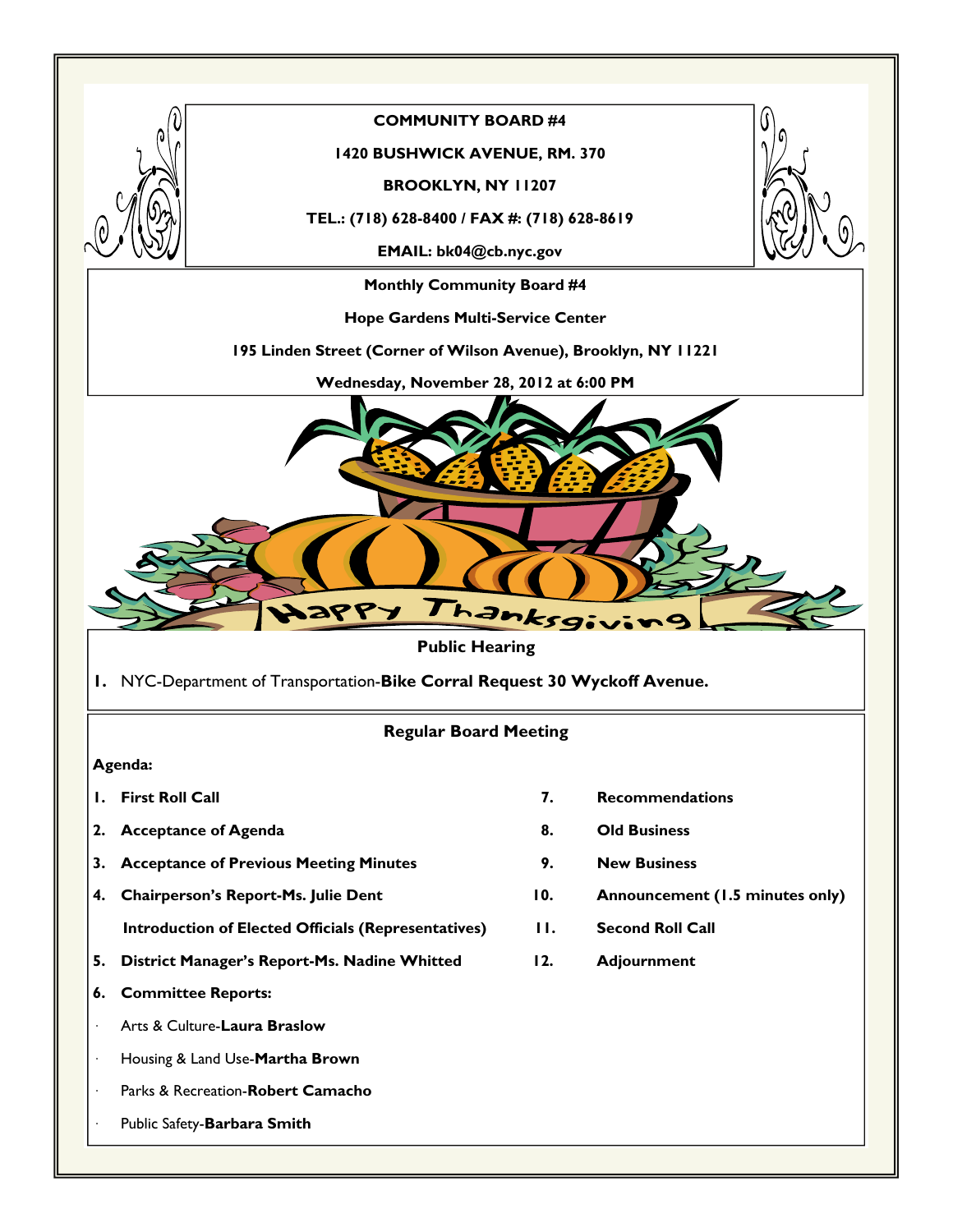

# Page 2 **Community Board #4**



**83 Pct.** 

**Community** 

**Affairs** 

**Holiday Safety** 

**Tips** 

Your safety is important. If approached by an armed person, give them what they want, try to remember as much about the person and call 911...

**DO** Park your car in a busy and well lit area.

**DO** Shop and travel with a companion.

**Do** Keep your windows rolled up and lock your car doors.

**DO** Be suspicious of anyone wanting to share money with you; it may be a con game.

**Do** Lock the doors to your house or apartment when you leave, even if its just to run to the mailbox.

**DON'T** Hang your purse from your shoulder. Carry it in your hand or as close to your body as possible. Never place your purse on the floor or in a baby carriage.

**DON'T** Carry large sums of money. Take only what you need or use a credit/debit card.

**DON'T** Give anyone your personal information, especially your pin number.

**DON'T** Fight if your purse is taken, there is: no belonging: worth getting hurt for.

**83 PCT. COMMUNITY AFFAIRS (718) 574-1697** 

**OBT** 

## **OPPORTUNITIES FOR A BETTER TOMORROW**

**Building careers through confidence, discipline,** 

**and professionalism** 

### **Digital Career Path Job Training Program**

### **New program starting this Fall!**

Participants will learn the fundamentals of Internet business etiquette and explore the purposes of having an online identity through social networking. They will discover the building blocks of nearly all digital media content by learning to create and edit with Adobe Creative Suite which includes Photoshop, Illustrator and Flash, edit and manager video and audio files, blog and tag images, basic HTML coding and elements of graphic design

Want more information? **http://obtjobs.org/ index.php/150**

For more information please call us or visit us at the :

**Bushwick Workforce Resource Center** 

280 Wyckoff Avenue, Brooklyn, NY 11237

**(718) 381-3222** 

|                                                                                                                        | <b>SUNY-BEOC</b>                      |  |
|------------------------------------------------------------------------------------------------------------------------|---------------------------------------|--|
| <b>TUITION FREE CAREER TRAINING</b>                                                                                    |                                       |  |
|                                                                                                                        | <b>CAREER PROGRAMS</b>                |  |
|                                                                                                                        | <b>Hospitality Management</b>         |  |
|                                                                                                                        | <b>Medical Assisting</b>              |  |
|                                                                                                                        | <b>Medical E-Records</b><br>$\bullet$ |  |
| State of New York Brooklyn Educational Opportunity Center-111 Livingston St. (Enter on Boerum Place between Livingston |                                       |  |
| & Joralemon Street)                                                                                                    |                                       |  |

**Admissions Contact Information:** Phone #: (718) 802-3300/3330 / admissions@beoc.cuny.edu / www.sites.google.com/site/ beocadmissions11201/home (on-line applications)